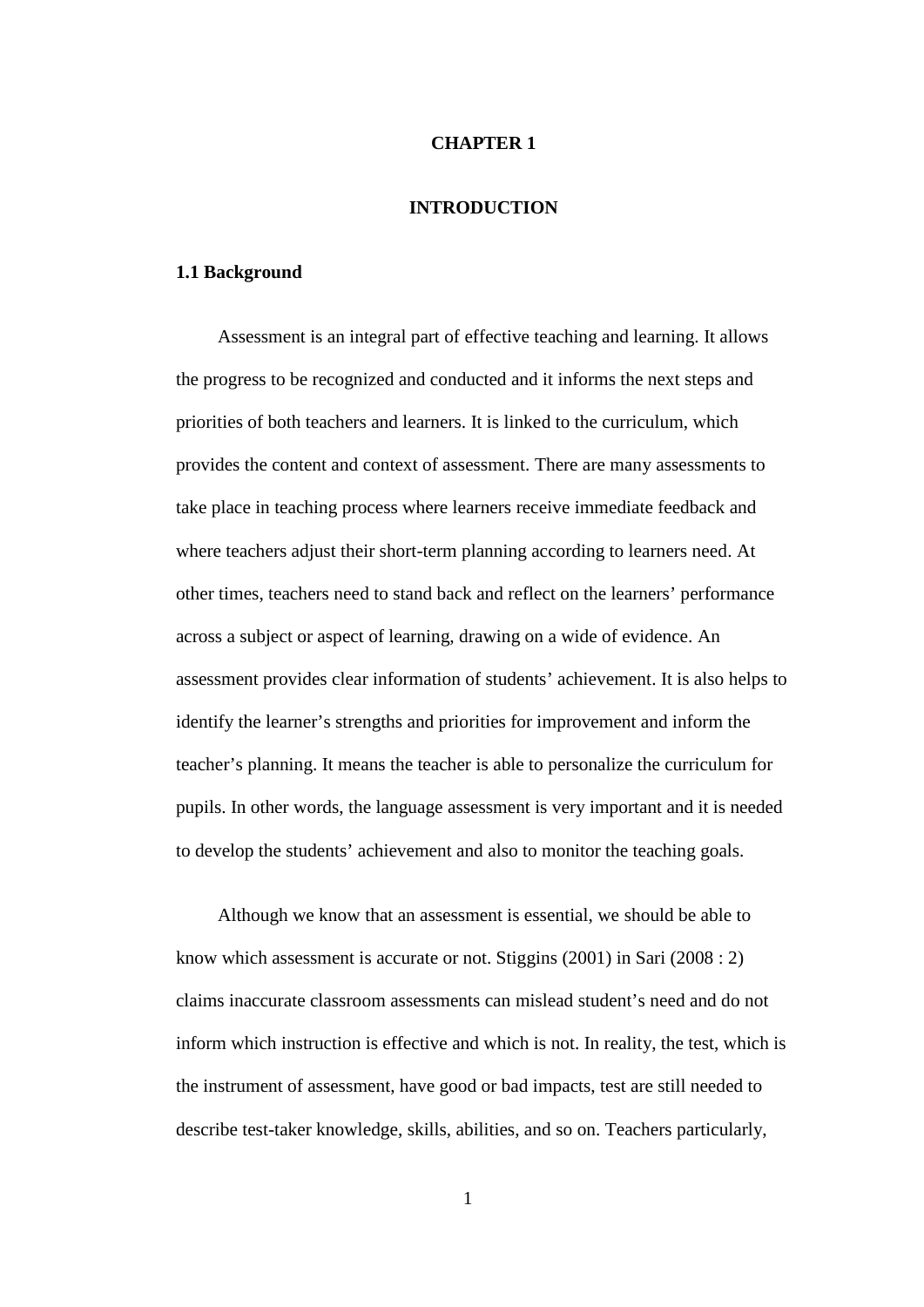need to know whether their students master certain knowledge and skills and are able to do some tasks. Spolsky (2000 : 537) argues that testing is an important but potentially dangerous component of language teaching. Furthermore, teachers do not just expect their students to do good work without giving any description or explanation on how to achieve the expectation. It means that the role of the teacher is needed in conducting an accurate classroom assessment.

On the other hand, the teachers as the test administrator do not consider that assessment is very important and while they are not interested in assessment. Shohamy (2004) cited in Sari (2008 : 3), claims that traditional testing is not interested in the motives for introducing the tests. Some teachers also consider that assessment is not important. Based on her knowledge as a teacher trainer, she finds some teachers rarely make their own test to evaluate their student's aptitudes. They just use textbook test without any review what they have taught. Some others simplify their tests in order their students can achieve higher grades with less work and effort. It proves that the teachers have little attention on language assessment.

In another case, testing oral proficiency has become one of the most important issues in language testing since the role of speaking ability has become more central in language teaching with the advent of communicative language teaching. An assessment can be used to improve instruction and help students take control of their own learning. That is like to be accomplished when assessment is authentic and tied to the instructional goals of the program. It is important to know, if a person can speak a language, then it should be important to test that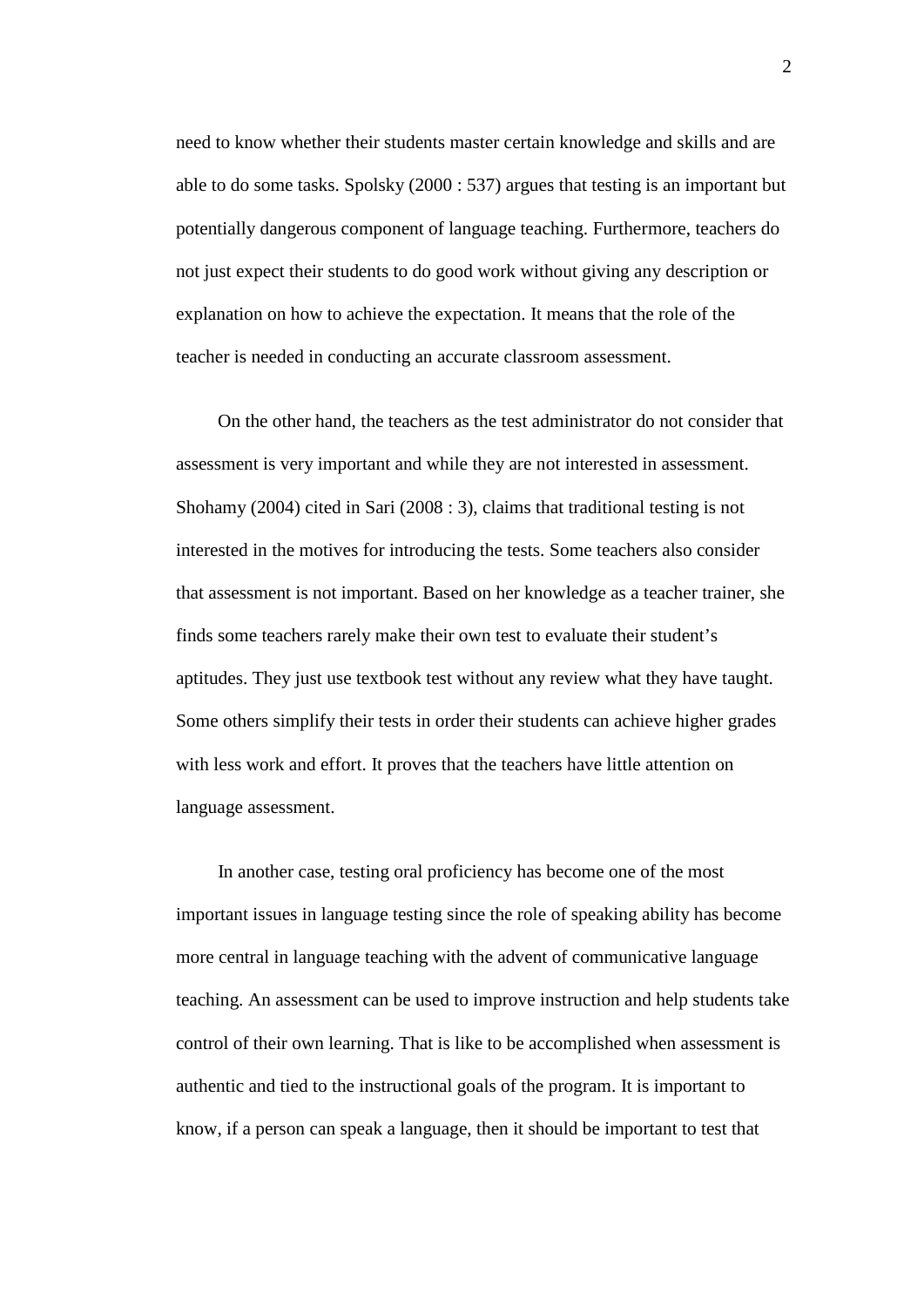person's speaking ability directly (Jones, 1977) cited in Hyun (2004 : 2). It proves that speaking assessment is the crucial thing to check student's proficiency and to measure student's speaking ability.

However, although there are many English teachers are interested in communicative language teaching (CLT). Communicative assessment has received little attention. The previous study on English teachers of Korean Junior High School proved that, Korean teachers need to have assistance and encouragement to try new ways of communicative assessment in their EFL classrooms. The teachers need to make themselves aware of the shift in social and educational needs and to make conscious and persistent efforts to introduce communicative speaking assessment in spite of practical difficulties. It proves that the teachers have many difficulties in the construction and administration any of speaking assessment, so they need to have assistance to implement speaking assessment in class.

Therefore, it means that, most of English teachers do not have an effective speaking assessment to measure students' ability. They assume that conducting assessing speaking more complex and more difficult, so almost all of the times wasted for evaluating other skills such as writing, reading comprehension, listening or event another aspect in English, which is considered easy application in class. In this case the professionalism and the experience of the teacher are needed. The teachers should decide an effective way in constructing and administering the tasks of speaking assessment, by choosing an appropriate task, which is suitable for measuring students' competences accurately.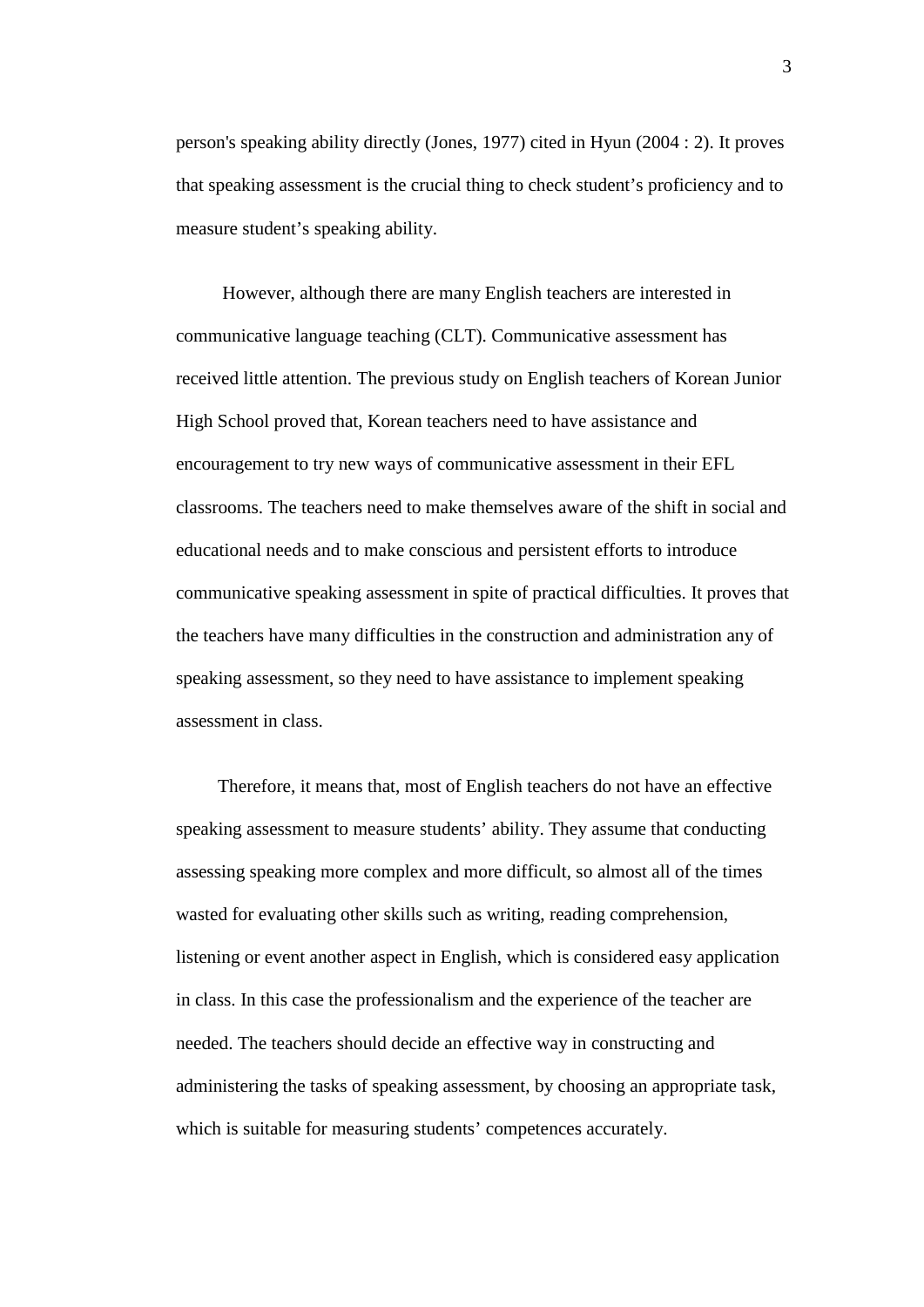On the other hand, the roles of the school also take apart in the process of assessment. It is important to note that one school is different from another school. Every school has its own policy and also planning for improving the quality of education in that school, and it has the rules in conducting the teaching and learning process. Therefore, it has different way or different procedures on implementing an assessment, especially implementing speaking assessment.

In this study the writer intended to investigate the implementation of speaking assessment at Language Class for twelfth grade at SMA Muhammadiyah 1 GRESIK, because in this school, the teaching English is divided into four classes, those are reading class, speaking class, writing class, and listening class and the writer got the information that the English teacher has been implementing speaking assessment in class. Therefore, the writer was interested to identify how the teacher implements speaking assessment in Language class.

## **1.2 Problem Statement**

Based on the background of the study above, the writer can draw the statement of the problem:

- 1. What is the type of speaking assessment tasks used by the teacher?
- 2. What is the type of competences measured by the teacher in assessing speaking?
- 3. How does the teacher implement the speaking assessment at language Class For twelfth grade at SMA Muhammadiyah 1 GRESIK?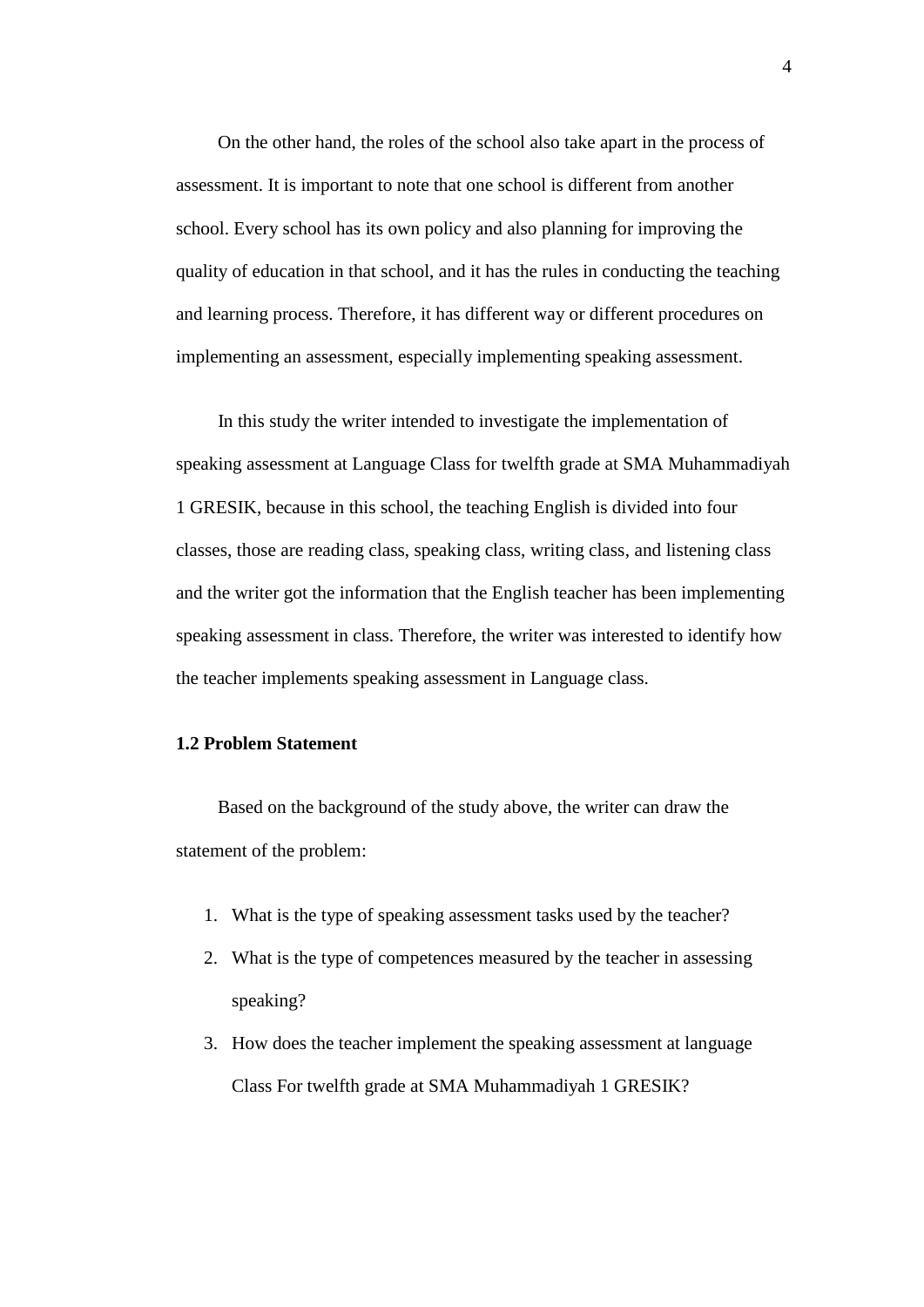### **1.3 The Purpose of the Study**

The purpose of the study can be stated as follow:

- 1. To identify the types of speaking assessment task that used by the teacher.
- 2. To identify the types of competences that measured by the teacher.
- 3. To identify how the teacher implements speaking assessment at class.

## **1.4 Significance of the Study**

This study is expected to give contribution for the school by presenting the information about the implementation of speaking assessment. Furthermore, it informs the progress or weaknesses on assessing speaking in that school. Moreover, it will be useful reference for the English teacher to make future planning, or to encourage speaking assessment. The last, the writer hopes that this study is useful for another school in implementing speaking assessment.

#### **1.5 The Scope and Limitation**

The scope of this study focuses on the assessment and concerns on speaking assessment at language Class of the twelfth grade at SMA Muhammadiyah 1 GRESIK. Moreover, this study is limited on identifying of speaking assessment task, identifying the competences which measured and identifying the implementation of speaking assessment. Therefore, the result of this study is only useful for the school only and might not be implemented in other schools.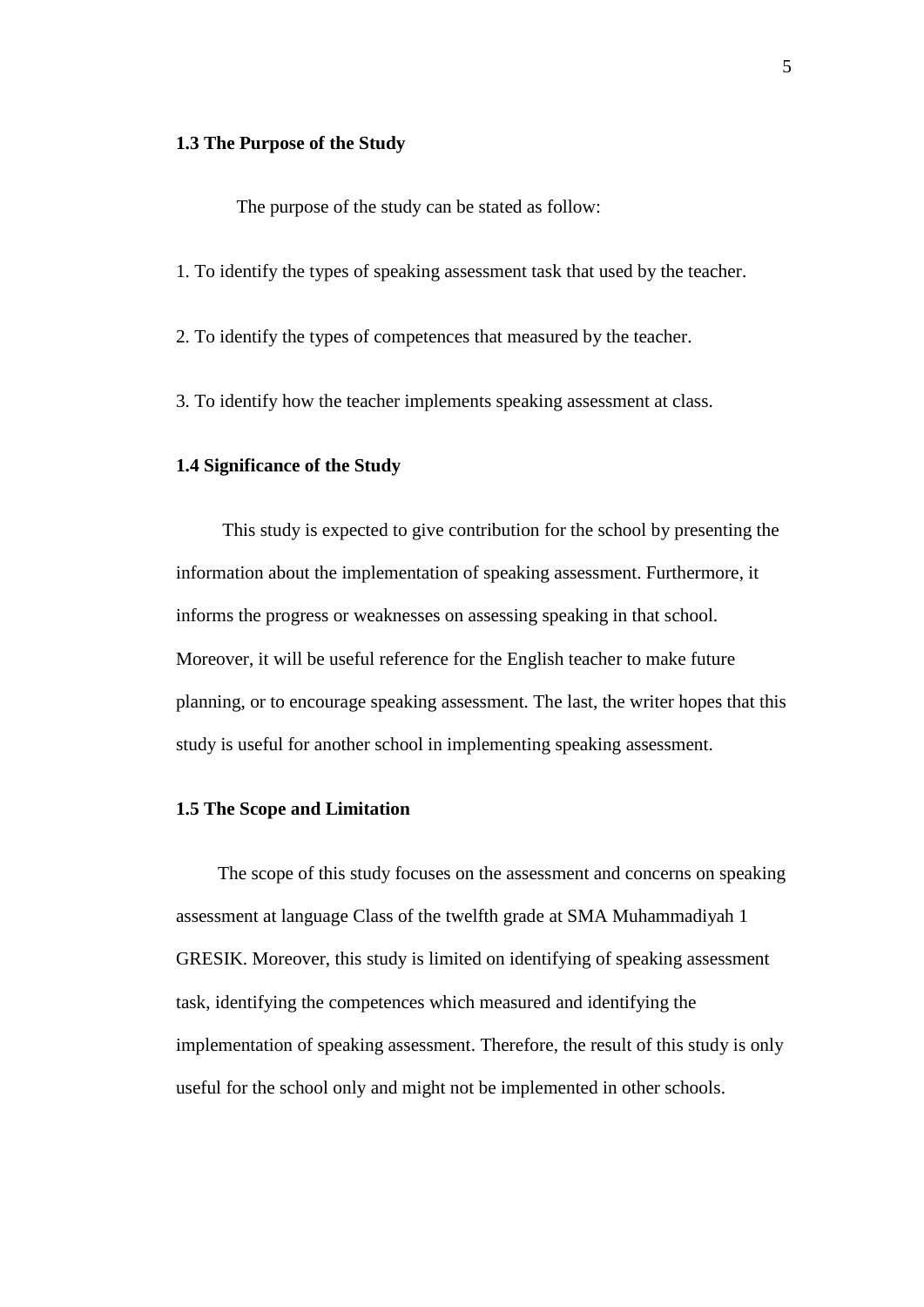### **1.6 Definition of the Key Terms**

The definition of the key term is given to avoid misinterpretation. Some terms used for this study are defined as follow:

- a. Implementation is the carrying out, execution, or practice of a plan, a method or any design for doing something (Patricia, 2007 :1)
- b. Speaking Assessment is the tool to measure student's speaking ability, which informs the next steps and priorities of both teachers and learners( Harsono , 2008 : 2)
- c. Competence is a standardized requirement for an individual to properly perform a specific term. It encompasses a combination of knowledge, skills and behavior utilized to improve performance.

(www.wikipedia.com)

- d. Communicative competence is the knowledge that users of language have internalized to enable them to understand and produce messages in the language (Ellis, 1990 : 696).
- e. Grammatical competence was seen to encompass knowledge of lexical items and of rules of morphology, syntax, sentence, grammar, pronunciation, and phonology (Canale & Swain, 1980 : 29).
- f. Discourse competence was defined as the ability to connect sentences in stretches of discourse and to form a meaningful whole out of series of utterances (Canale & Swain, 1980 : 29).